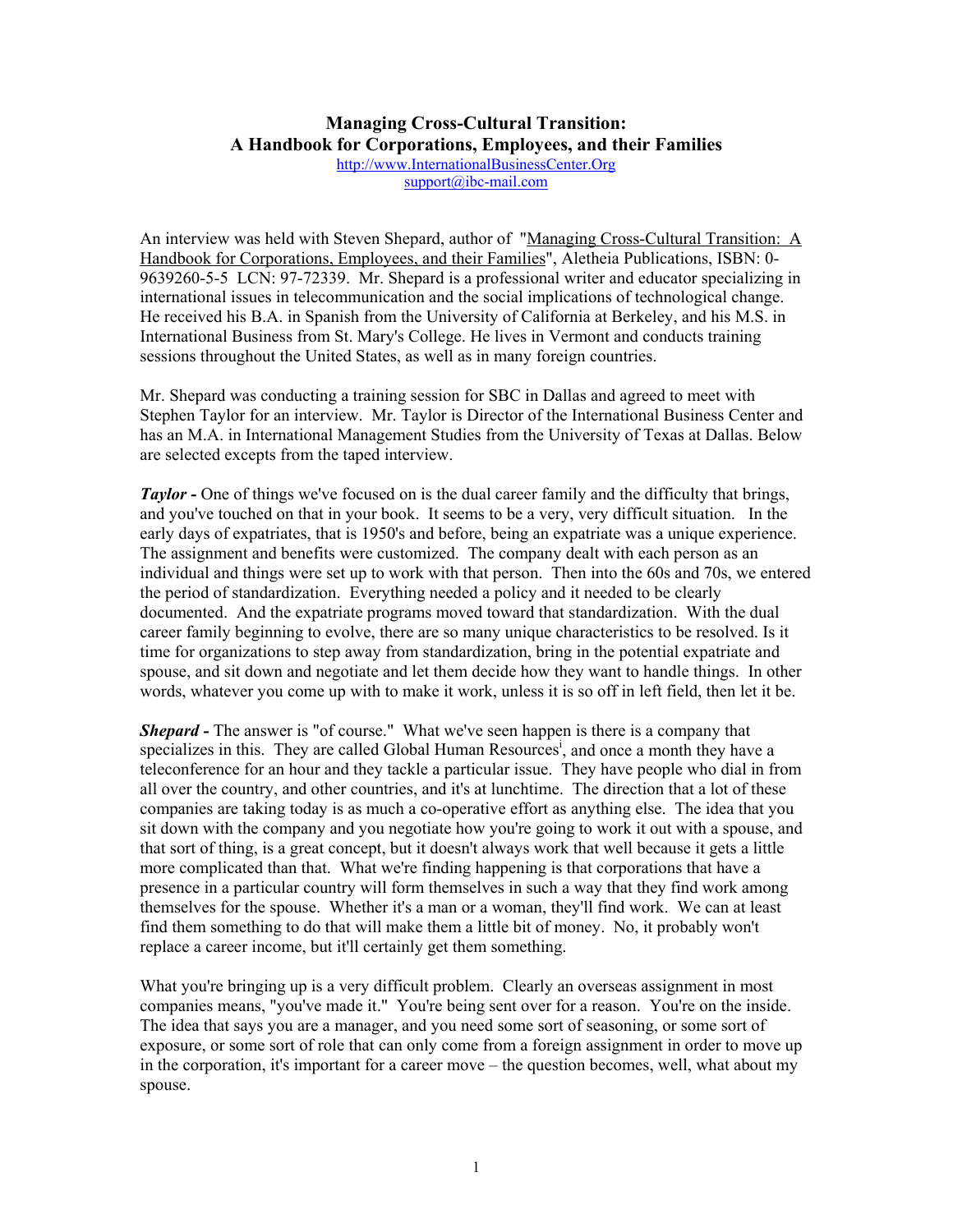So far, nobody's doing anything really big there except for this business of "pooling" in some places. Some companies, and 3M is one of them, have tried to replace income for some period of time, but not for the whole period of time, but give them a lump sum to try to offset the loss.

*Taylor -* Is there anything creative out there that you can comprehend of to resolve this. You know it's terrible to say, but to live apart for that time?

*Shepard -* More and more people are doing it. I mean, I wouldn't do it. And I don't think it's a reasonable thing for a corporation to expect. I think it gets back to the issue of what you value as a corporation. I look at it this way, if this person is that valuable to the corporation and their spouse is as skilled as they appear to be, then I'll find a way to use them. One thing to look at, does the spouse have a work permit? If they don't, they're not going to get a job. I don't know of any simple, easy solution. I've interviewed dozen and dozen of companies about this very topic, and everyone of them will say, *"We deal with it when it comes up. We've never found a satisfactory solution. We try to craft as satisfactory solution as we can. The only saving grace is that we tell people there is in fact a distant horizon. That's as long as you'll be over there, then you'll come home. So you either live separately with trips in between, or split your time back and forth, or a variety of things. Nothing is really a clean solution."* 

I'll tell you, the only company I've found that seems to really be tuned into this is McDonalds. They found them (spouse or partner) something to do. They found them a job. And they worked with other corporations and found them a job. They have very specialized people going from country to country to country setting up restaurants.

*Taylor –* I noticed a lot of your book focused on repatriation. I thought it was very interesting where you made the comment that, in essence, when you go back to your home country, that's really like becoming an expatriate again – into your home country. You feel that's almost more difficult than the original move because, in a way, it is a downward move?

*Shepard* - Yes, basically the way I look at it is this. When you accept an overseas position, "Congratulations, you're going to Hong Kong." What's going to happen is, if your company is half way worth its salt, they're going to give you language training. They are going to give you culturation training. They are going to teach you about the food, the people, the religion, and anything that you need to know to survive as an expatriate - to try to blend in as much as possible. You will learn the language as much as you can. You will go into this situation knowing that it is going to be different. Because you know it's going to be different, when you arrive in the country it isn't that much of a shock. And as a consequence, you readily accept it and within a year or so you go native. As time passes -- the average is about three years or so -- as time passes, you really *do* go native. You become comfortable living in this foreign assignment. You've acquired a skill set that you never had before. You have a new language, you can now operate in a multi-national arena and a multi-cultural work force. You can understand things about international business that you could never have even understood before, because you weren't there. You will probably live in a big house, you've probably got servants, you have a car, you have a driver, and you have more money than you've ever had before. And so you are living the good life, but you're also proud of who you are and what you are doing, because you realize how much more valuable you are to the company now. And as a consequence of that, when you go home, say three or four years down the road, you go through a very interesting set of forces or changes in your life. Number one, you arrive and you notice that all the servants are gone, you're back in a small house. This assumes that you can move back into the same house. Or the same region you were before, because housing prices have gone up. And if you didn't leave your money in your house at home or put it in some kind of a savings instrument that will appreciate at the same level as real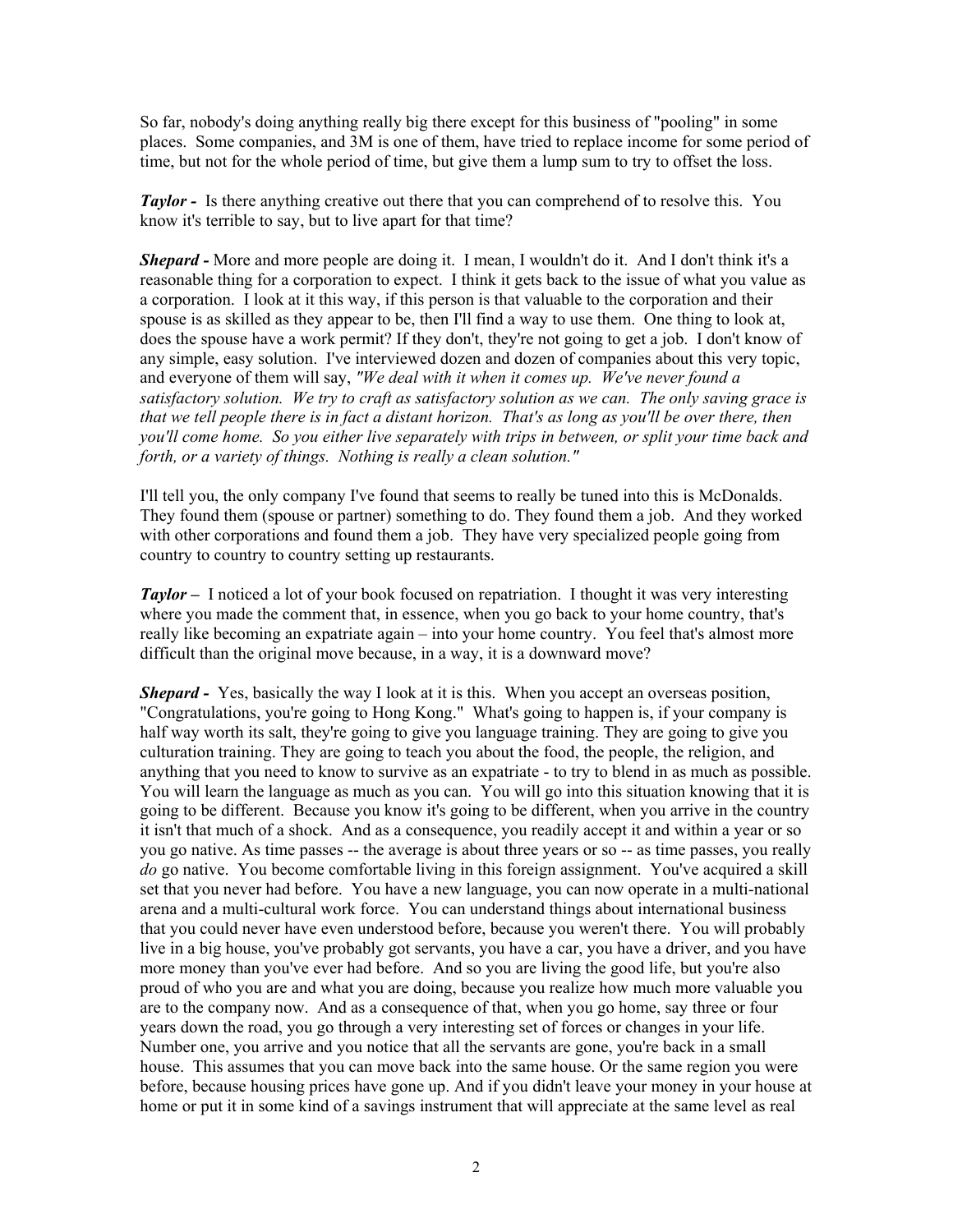estate, you're out of luck. You're going to have to move farther out. The company doesn't understand who you are. They don't understand your skills. They don't have people there who really appreciate what you've been through and what you have learned, so they will probably put you back in a domestic position. Your salary comes down because you're no longer getting that stipend for living abroad.

What I see is that people go through a four-stage process, and it happens rather quickly. They get bored, they get frustrated, they get angry, and then they leave. And they typically go to the competition, because the competition is better at running expatriates or returning expatriates than the company they came from. It costs a quarter a million dollars a year to keep somebody in a country, and if you live there four years, that's a million dollars you just spent to train that person to go to work for your competition.

*Taylor -* Why are companies short sighted? As I read through your book and as we've discussed this evening, I can give you five people's names from companies I've worked for where exactly that type of situation has occurred. Where the expatriates have been brought back, sometimes against their will, and within a year they are gone. And when they came back, it was almost as if they were resented. But for the company, that is upper management, not to appreciate them. I guess we don't have an answer.

*Shepard -* We *do have an answer!* The answer is, unless you've been there you can't appreciate what this person has become. Unless you've lived in another culture and had an opportunity to understand the pitfalls, the pressures, the joy, the sadness, and the frustration of dealing with another culture, you can not appreciate how much more valuable this human being is. The person has now come back with this skill set in his/her pocket, and you don't know how to apply it. It's like anything else. *In your business* (speaking to interviewers profession*) if you have a person who is a physical chemist, clearly that person has tremendous value to your corporation. But if his boss doesn't know what a p. chem expert is, he's not going to use him properly. He's just some guy on the payroll*. This is a skill set that is minimally appreciated in the United States, because we don't move around internationally very much. If you go to Europe, people cross borders all the time. You have countries the size of states. It's easy to do. Here it isn't. As a consequence, if someone goes overseas they do acquire a skill set that is valuable. Ergo, when they come back, are they assigned to somebody who appreciates the value added and tries to apply that. The answer is largely no. They just don't get it. So until we become more multinational as corporations, it is going to continue exactly the way it is. Companies that are forward thinking enough to say, "That's a skill I need. That's a skill I'm willing to pay for, and it's a skill I can now leverage into a competitive advantage." They're the ones who are going to win. The others simply will not.

*Taylor* – Which companies do you feel are beginning to understand and learn how to solve these problems?

*Shepard -* Companies like Unilever. 3M is a leader. Pepsi Co, Coca-Cola, many of the oil companies that have overseas locations, Bechtel, a lot of the aerospace firms have overseas locations. They've been doing it a long time, and they are finally learning. However, there is a very interesting trend that's been noted in the last year or so. Many of these large corporations are finally throwing their hands up and saying, *You know what, we don't know how to do this. We don't know how to repatriate people. We're having a hard time bringing them back and actually using them. We want to keep them, but we're finding we're not, we're losing them. They are going somewhere else. Oddly enough, when we follow up with these people we're finding out, that more often than not, they turn around and accepted an assignment with a company that is*